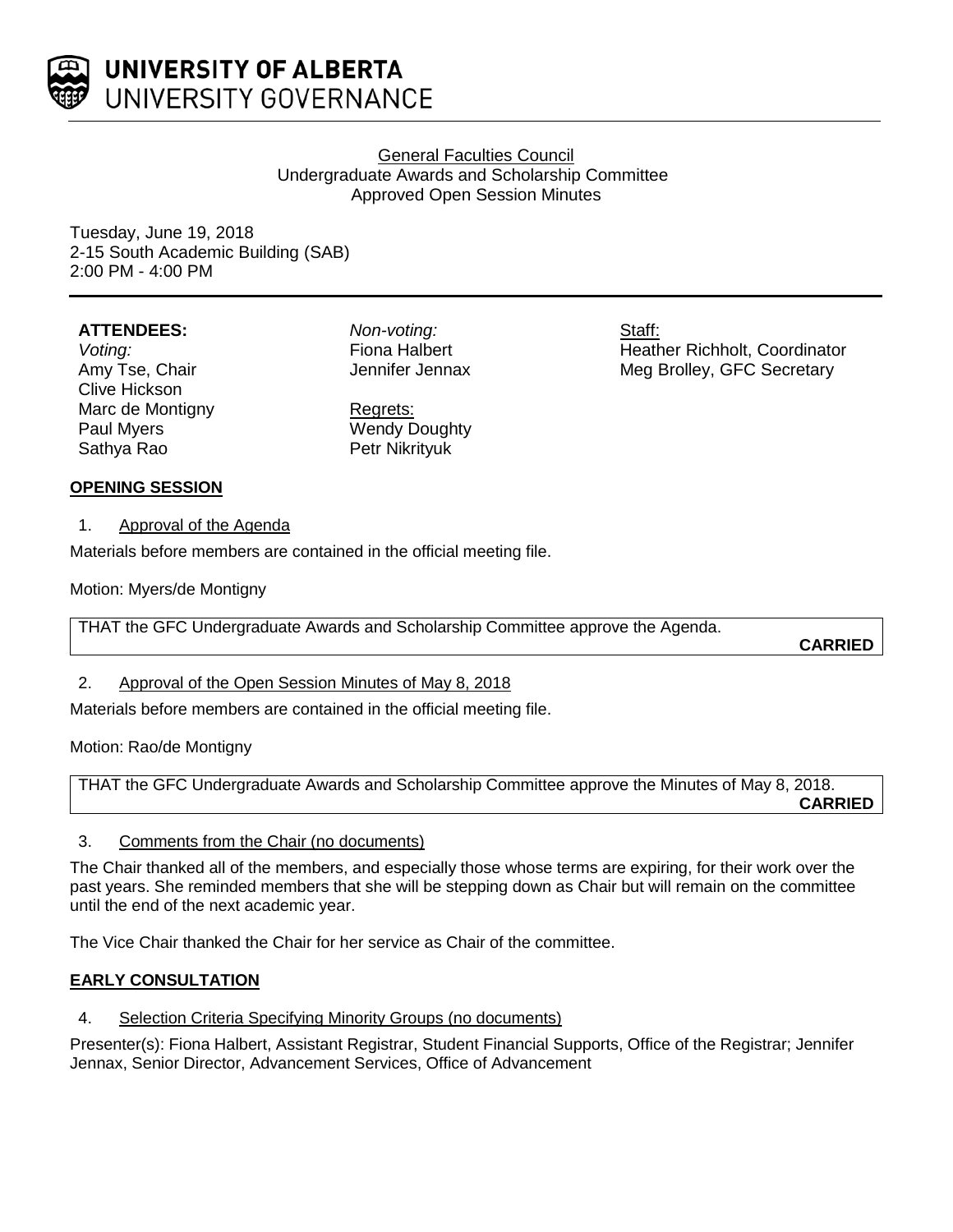Ms Halbert explained that there had been recent discussions regarding the language specifying minority status and the use of minority status as criteria for awards. She noted that this had generally been indigenous status or a specific citizenship in the past but more recently there had been enquiries regarding specific minority groups and a question around descent from a recognized minority group.

Ms Halbert informed members that Legal Counsel, The Dean of Students, and the Office of Safe Disclosure and Human Rights had been consulted to ensure that university policy and legal concerns were understood. There were allowances for specifying visible minority status as a selection criteria and precedence with the indigenous community.

Ms Halbert further noted that a review of best practices of other Canadian universities showed that policy and procedure varied widely across institutions. As for the University of Alberta, with the *For the Public Good* objective to build a diverse and inclusive community of students, this is something that our strategic plan supports.

Ms Halbert also noted that the university was concerned with using the correct language so as not to offend anyone in the community. For this reason, the Student Financial Supports Office had approved language for this use.

## *Discussion*:

During the discussion members expressed several comments and questions, including but not limited to: religion, sexual orientation or other disadvantaged groups; the matter of citizenship, ethnic background, and descent; proof of status and self-declaration; available documentation for proof; other awards with these types of criteria; approved language for use in terms of reference for awards.

From UAPPOL procedure regarding Awards Criteria and Human Rights:

Selection or eligibility criteria will not include any criterion defined as discriminatory under the Alberta Human Rights Act or the University of Alberta Discrimination and Harassment Policy except if the award or bursary or the condition at the time of establishment could reasonably be viewed as intended for the benefit of a disadvantaged group.

## **ACTION ITEMS**

5. New Annually Funded Financial Supports for Approval

Materials before members are contained in the official meeting file.

*Presenter(s)*: Fiona Halbert, Assistant Registrar, Student Financial Supports, Office of the Registrar

*Purpose of the Proposal*: To approve new annually funded undergraduate awards, scholarships and bursaries.

*Discussion*:

Members enquired about the difference between an award requiring satisfactory academic standing and an award based on academic standing, and the criteria "of African descent".

## Motion: Hickson/de Montigny

THAT the GFC Undergraduate Awards and Scholarship Committee approve, with delegated authority from General Faculties Council, new annually funded Undergraduate Awards and Bursaries, as submitted by Student Financial Support and as set forth in Attachment 1, to be effective immediately.

**CARRIED**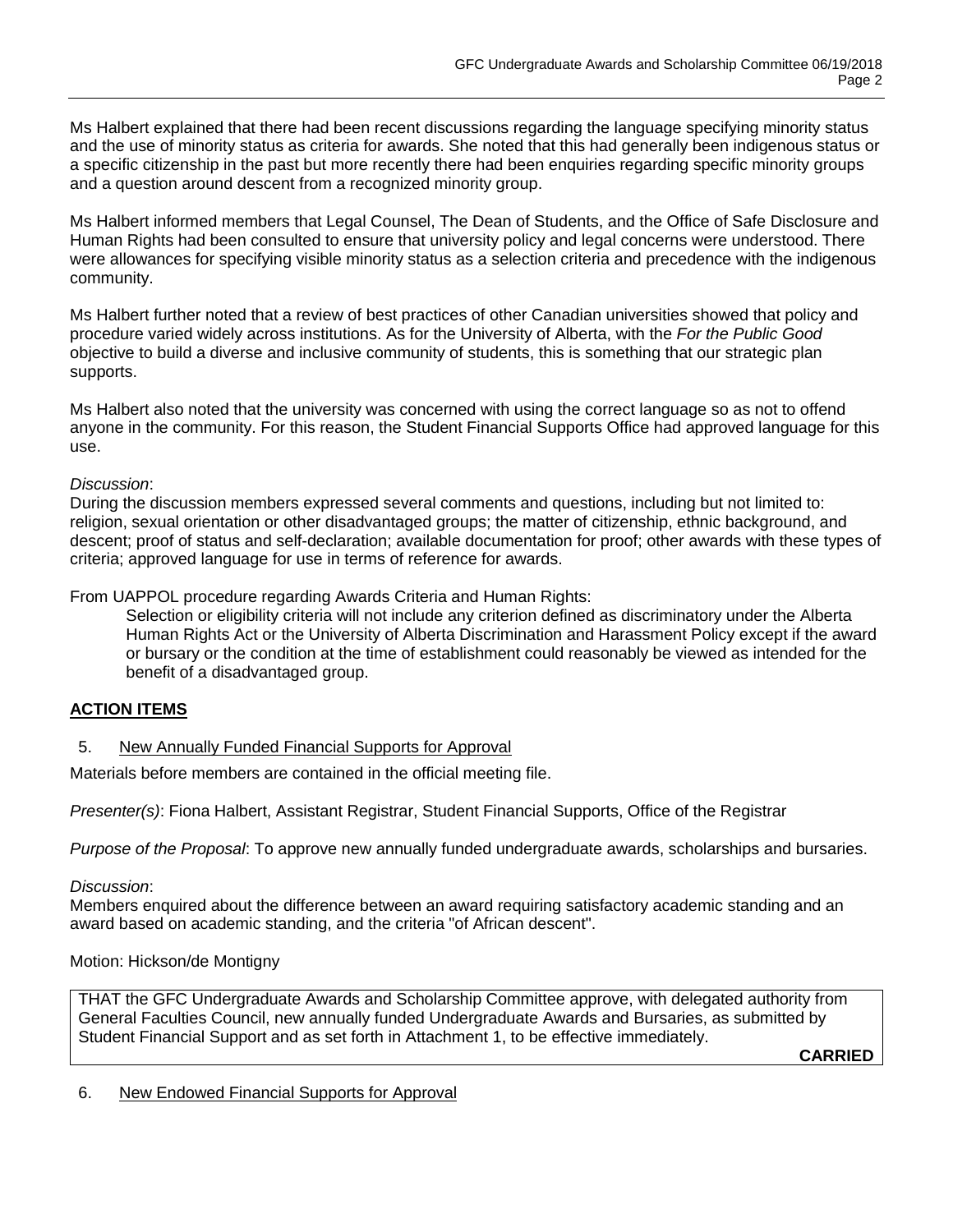Materials before members are contained in the official meeting file.

*Presenter(s)*: Fiona Halbert, Assistant Registrar, Student Financial Supports, Office of the Registrar

*Purpose of the Proposal*: To approve new endowed undergraduate awards, scholarships and bursaries.

#### *Discussion*:

Members discussed the potential for terms and names in awards to be offensive, and the difference between demonstrated and expressed interest.

#### Motion: Rao/Myers

THAT the GFC Undergraduate Awards and Scholarship Committee approve, with delegated authority from General Faculties Council, new endowed Undergraduate Awards and Bursaries, as submitted by Student Financial Support and as set forth in Attachment 1, to be effective immediately.

**CARRIED**

## 7. Amended Financial Supports for Approval

Materials before members are contained in the official meeting file.

*Presenter(s)*: Fiona Halbert, Assistant Registrar, Student Financial Supports, Office of the Registrar

*Purpose of the Proposal*: To approve amendments to existing awards, scholarships and bursaries.

#### *Discussion*:

Members discussed the importance of reviewing and amending terms of reference in order to be able to award financial supports.

## Motion: de Montigny/Hickson

THAT the GFC Undergraduate Awards and Scholarship Committee approve, with delegated authority from General Faculties Council, amendments to existing Undergraduate Awards and Bursaries, as submitted by Student Financial Support and as set forth in Attachment 1, to be effective immediately.

**CARRIED**

## 8. Election of Chair (no documents)

Ms Brolley noted that none of the members of this committee had indicated their interest in serving as Chair for the upcoming term, and that Dr Tse was stepping down. The Nominating Committee had named two new members and one member, Dr Frank Robinson, had agreed to let his name be put forward as Chair.

Dr Myers then put his name forward for the position as well.

The Chair suggested that the committee proceed with an email vote. Ms Brolley noted that she and the coordinator would contact the members about this at a later date.

*Presenter(s)*: Meg Brolley, GFC Secretary and Manager of GFC Services

## **DISCUSSION ITEMS**

9. Question Period (no documents)

There were no questions.